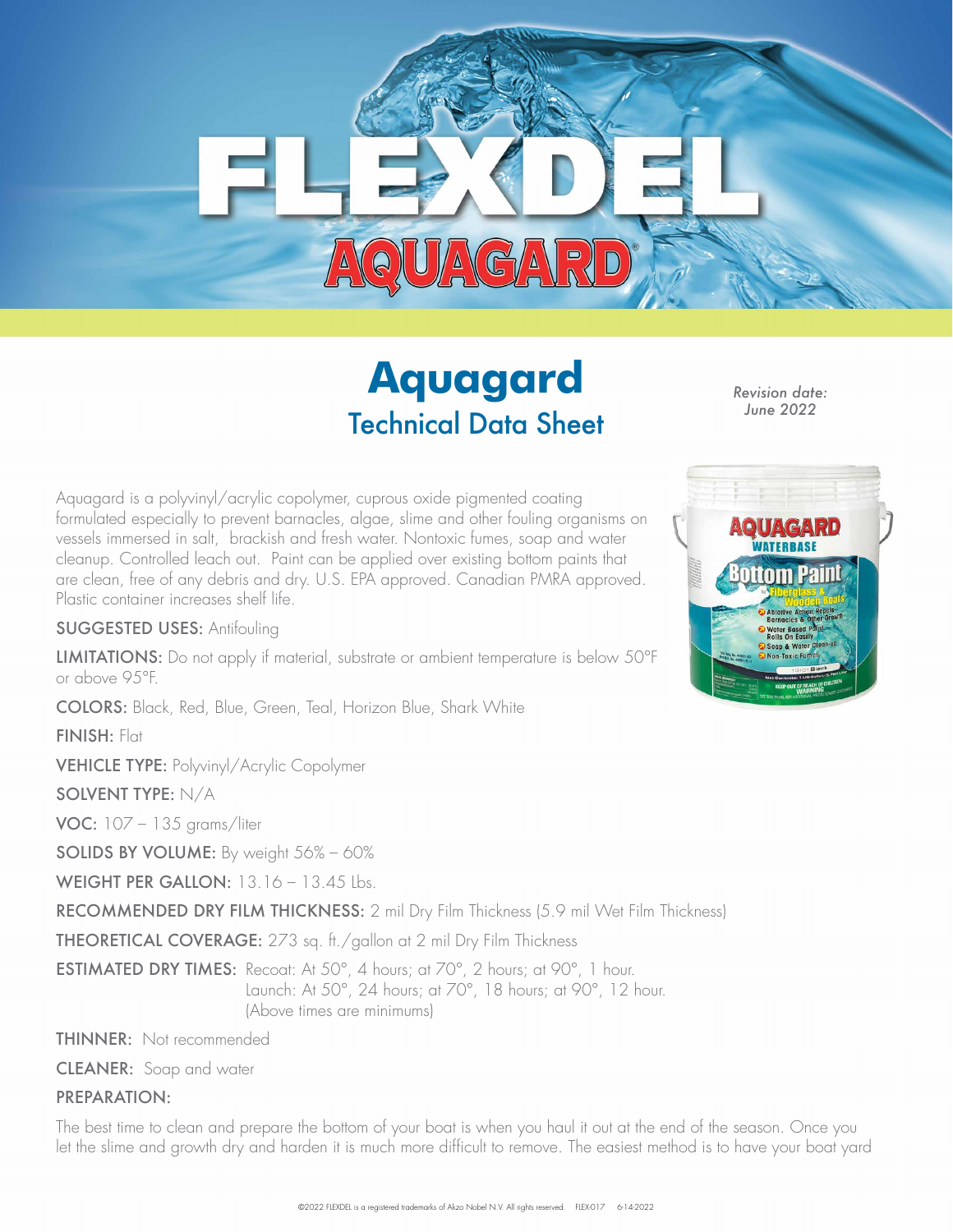

# **Aquagard** Technical Data Sheet

pressure wash the bottom as soon as they haul the boat. If the old bottom paint starts flaking off, you should get a scraper and remove all loose flakes. You might want to consider using a paint stripper and removing the old layer completely if the paint is in poor condition.

## When to Strip Old Paint:

Remember that the adhesion of the new paint is only as good as paint that it is being applied over. So watch for signs of adhesion failure. Anywhere the old paint is flaking or lifting, the bottom needs to be stripped. You may also have to strip the bottom if you are changing the type of paint. For example, the aggressive solvents in vinyl paints lift other types of bottom paints, so if you are applying vinyl, any non-vinyl paint has to come off. And soft, sloughing paints are a poor undercoat for anything other than a fresh coat of the same.

## Sanding:

If your bottom paint is in good condition you really only need to sand it a little with 80 grit sandpaper (you can use a finish sander or a random orbital sander), clean it up, tape it off and roll on another coat.

## Safety:

Antifouling dust can be a major health hazard and you really should be wearing a respirator and particulate filter as well as eye and ear protection for your own safety.

## Bare Fiberglass:

A hull that has not been previously painted has mold release wax on the fiberglass. That will interfere with paint adhesion unless you remove it. Clean the hull surface thoroughly with de-waxing solvent and plenty of clean rags. Sand the dewaxed hull lightly with 80 grit paper. Wipe down the area again to remove all sanding residue. Now apply a primer. Follow the manufactures recommendations for primer application.

## *You are now ready to apply bottom paint.*

## Paint Mixing:

The antifouling in bottom paint is often heavy and will settle to the bottom of your can. Make sure you take the time and effort to mix your paint properly. If the copper isn't evenly distributed, some areas of your hull will not be protected.

If you have a paint shaker, run it for at least 5 minutes to get the copper and the pigment evenly distributed throughout the paint. If you are doing it by hand keep dredging up the copper off the bottom of the can. Each time you add to your roller tray you will want to stir again to ensure consistency.

## APPLICATION:

Roll the paint onto the hull using a short nap roller cover (usually 3/8 nap). Wear sleeves and gloves to keep the paint off your skin.

Don't add any thinner to bottom paint unless the manufacturer specifies otherwise. Fill your paint tray with paint. Dip your roller and roll it up and down on the hull. Each time you refill the paint tray, first stir the paint in the can to keep the copper in suspension.

By the time you work all the way around the hull, many bottom paints will be dry enough to overcoat. Check the specifications on the paint you are using. A second coat is usually recommended and will increase the life of almost any bottom paint; copolymers benefit from 3 or 4 coats. No sanding or other prep is needed between coats. Once the paint dries to the manufactures specifications, you are ready to launch.